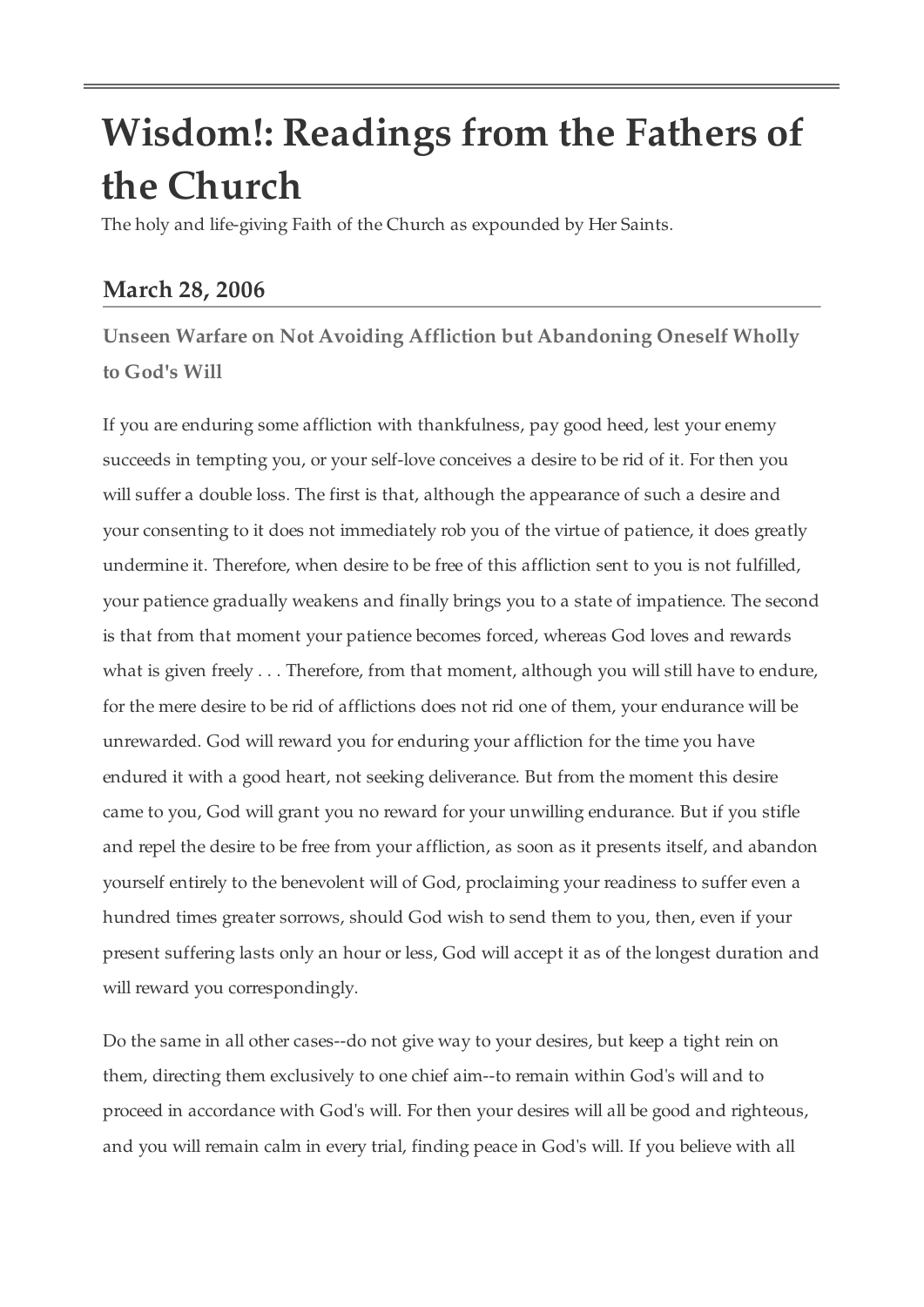sincerity that nothing can happen to you except by God's will, and if you have no other desire but to be actively doing God's will, it is self-evident that no matter what happens to you, you will always have only what you desire.

When I say that nothing can happen to you except by God's will I mean the afflictions and privations, which God sends to admonish and teach us or to punish us for our sins, but I do not mean your own or other people's sins themselves, since God does not wish sins. These trials are salutary for us and are rightly called a saving cross, which He often imposes on His best beloved and on those who strive to please Him, and the bearing of which is especially welcome to Him.

And when I said: do not wish to be rid of afflictions, it must be rightly understood in the sense of submission to God's will. We cannot help wishing to be free of sorrows, for God Himself placed in our nature the desire for well-being, and so included in the prayer He Himself gave us the request: 'Lead us not into temptation', which we repeat several times a day. If after this prayer, which God is sure to hear, He sends us sorrow, it is clearly His special will, to which we, His creatures, conscious of our duty to obey Him in everything, should submit with a good heart and endure our trial as something essential to your and my salvation. Also, in repeating the prayer: 'Lead us not into temptation', mean by it: 'Not as I will, but as thou wilt' (Matt. xxvi. 39), imitating our Saviour. In other words, say this prayer, not because you abhor temptations and want to avoid them at all costs, but only because the Lord commanded us to pray thus, keeping in the soul a complete readiness to accept with a good heart all that God pleases to send us, and refusing to pander to the self-loving desire for uninterrupted well-being, which is impossible on earth, since it belongs to the future eternal life.

--St. Theophan the Recluse and St. Nikodemos of the Holy Mountain, ch 43, Unseen Warfare (SVS Press, 1987/2000), pp. 193-195

Posted by Clifton at 10:17 AM | TrackBack

### March 22, 2006

Unseen Warfare on Delaying Repentance and Virtuous Acts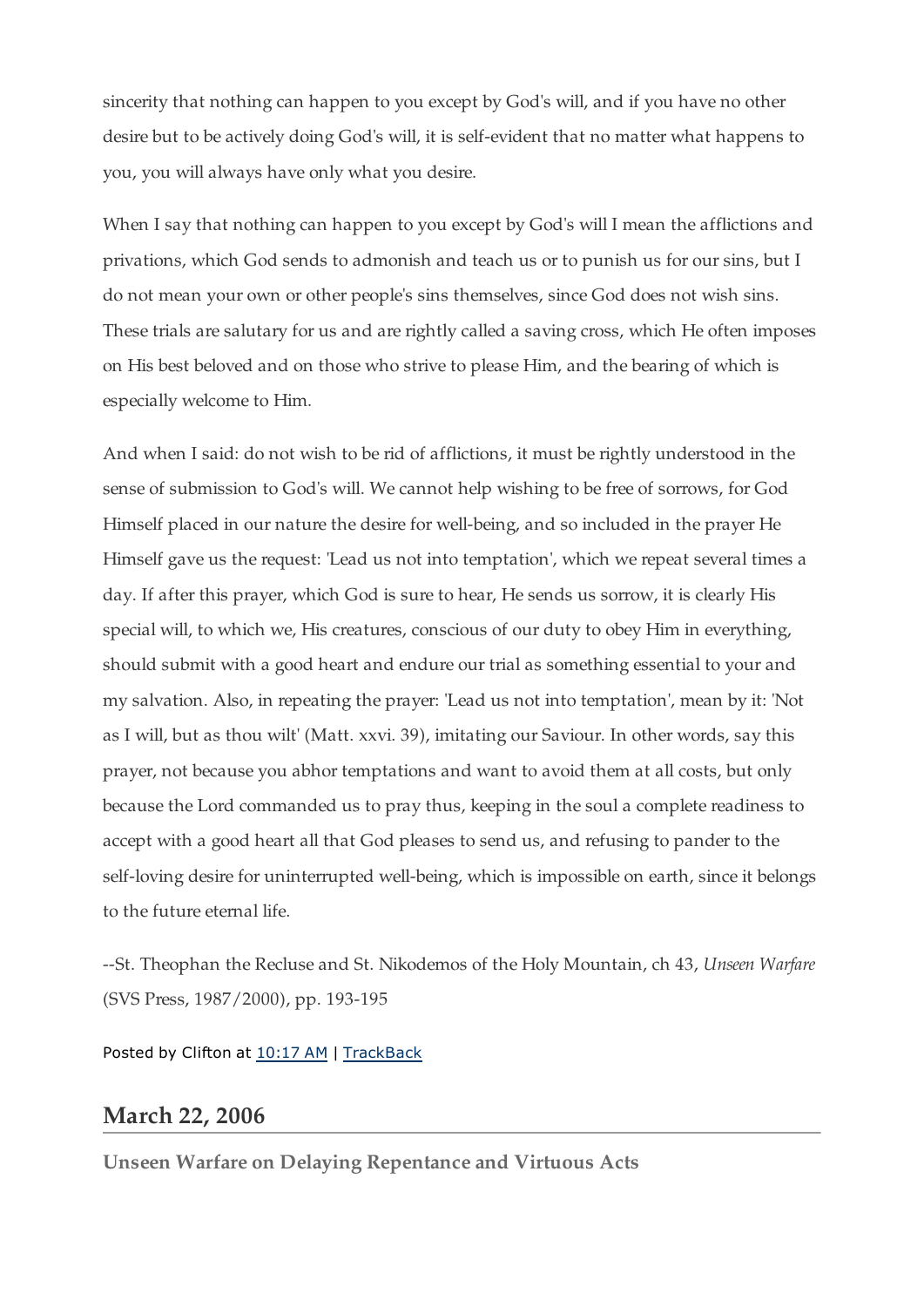Those who have realised how dangerous and evil is the life they lead, the devil succeeds in keeping in his power, mainly by the following simple but all-powerful suggestion: 'Later,later; to-morrow, to-morrow.' And the poor sinner, deluded by the appearance of good intention accompanying this suggestion, decides: 'Indeed, to-morrow; to-day I shall finish what I have to do, and then, free of all care, will put myself in the hands of Divine grace and will follow unswervingly the path of spiritual life. To-day I shall do this and that; to-morrow I shall repent.' This is the net of the devil, my brother, with which he catches a great many, and holds the whole world in his hands. The reason why this net catches us so easily is our negligence and blindness. Nothing but negligence and blindness can explain why, when the whole of our salvation and all the glory of God are at stake, we fail to use immediately the most easy and simple and yet the most effective weapon, namely: to say to our selves, resolutely and energetically: 'This moment! I shall start spiritual life this moment, and not later; I shall repent now, instead of to-morrow. Now, this moment is in my hands, to-morrow and after is in the hands of God. Even if God will grant me to-morrow and after, can I be sure that I shall have to-morrow the same good thought urging me to mend my ways?' Moreover, how senseless it is when, for example, a sure remedy is offered for curing one's illness, to say: 'Wait, let me sick a little longer!' And a man who delays the work of salvation does exactly this.

So, if you wish to be free of the prelest [spiritual deception] of the enemy and to over come him, take up at once this trusty weapon against him and obey immediately in actual deed the good thoughts and promptings coming from the Lord and calling you to repent. Do not allow the slightest delay, do no permit yourself to say: 'I h ave made a firm resolve to repent a little later and I shall not abandon this intention.' No, no, do not do this. Such resolutions have always proved deceptive and many many people, who relied on them, have for many reasons remained unrepentant to the end of their lives.

(a) The first of these reasons is that our own resolutions are not based on distrust of ourselves and a firm trust in God. Therefore we are not devoid of high opinion of ourselves, the inevitable consequence of which is always withdrawal from us of the blessed Divine help and our consequent inevitable downfall. This is why a man, who decides in himself: 'To-morrow I shall abandon the path of sin without fail,' always meets with the opposite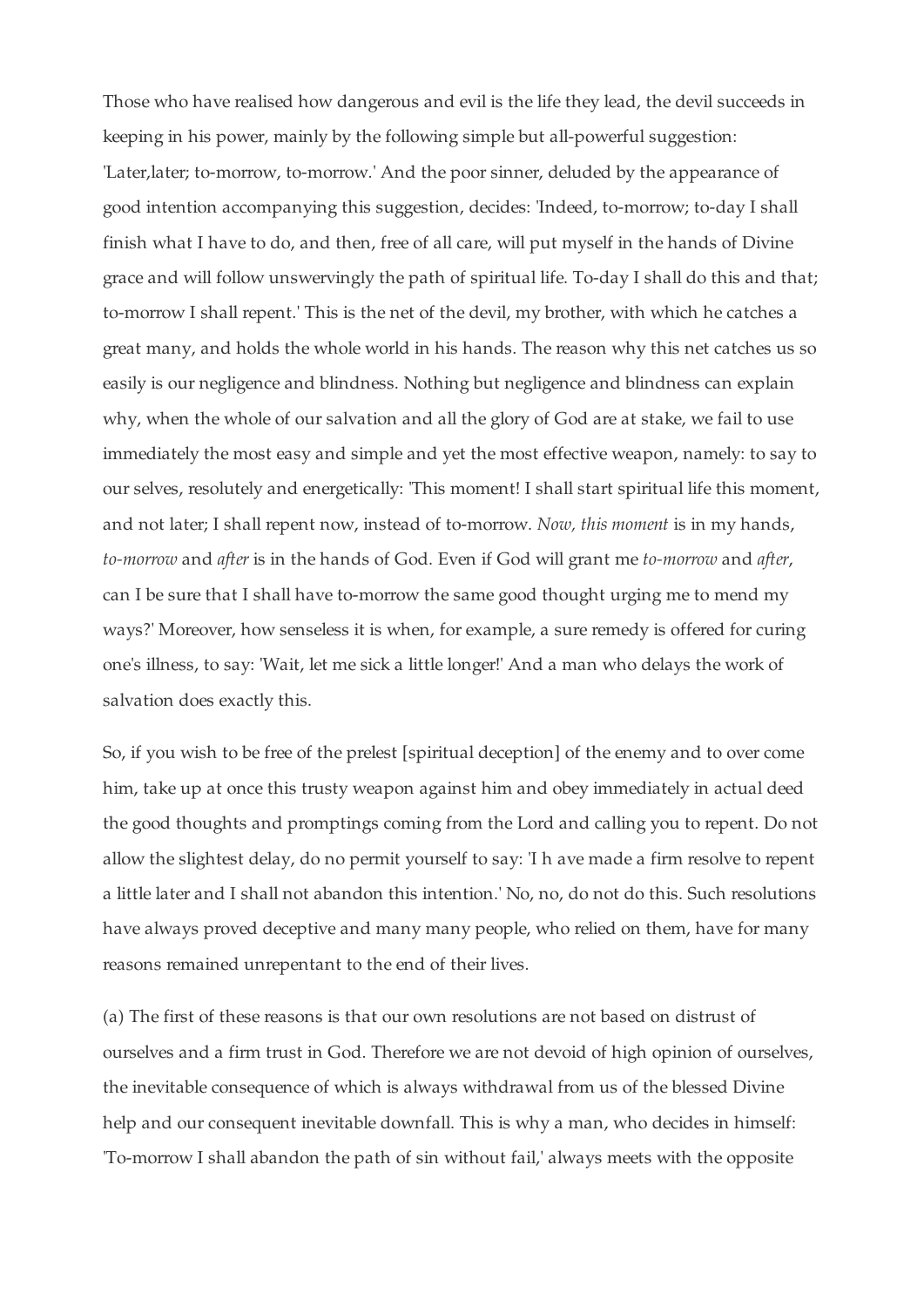effect—that is, instead of rising up he falls down worse than before, which is followed by downfall after downfall. God sometimes allows this to happen deliberately, in order to bring the self-reliant to the realisation of his weakness and urge him to seek Divine help, renouncing and abandoning all trust in himself, since God's help alone can be trusted. Do you want to know, O man, when your own decisions will be firm and reliable? When you abandon all trust in yourself and when all your hopes are based on humility and a steadfast trust in God alone.

(b) The second reason is that in making such resolutions we mostly have in view the beauty and radiance of virtue, which attract our will, however weak and impotent it may be: and so naturally the difficult side of virtue escapes our attention. To-day this side escapes notice, because the beauty of virtue strongly attracts our will; but to-morrow, when the usual works and cares present themselves, this attraction will not be so strong, although the intention is still remembered. When desire weakens, the will also becomes weaker or relapses into its natural impotence, and at the same time the difficult side of virtue stands out and strikes the eye; for the path of virtue is by its nature hard, and is hardest of all at the first step. Now let us suppose that the man, who decided yesterday to enter upon this path, to-day does so: he no longer feels any support for carrying out his decision. The desire has lost its intensity, the will has weakened, nothing but obstacles are in sight—in himself, in the habitual course of his life, in the usual relationships with others. And so he decided: 'I shall wait a while and gather my strength.' Thus he goes on waiting from day to day, and it is no wonder if he waits all his life. And yet had he started work yesterday, when the inspiring desire to mend his ways came upon him, had he done one thing or another in obedience to th is desire, had he introduced into his life something in this spirit—to-day his desire and will would not be so weak as to retreat in the face of obstacles. There must be obstacles, but if the man had something to lean on in himself, he would have overcome them, be it with difficulty. Had he been occupied all day with overcoming them, the next day he would have felt them far less; and on the third day still less. Thus going further and further he would have become established on the right path.

( c) The third reason is that if the good of awakening from sinful sleep is not translated into practice, such awakenings do not easily come again; and even if they do come, their effect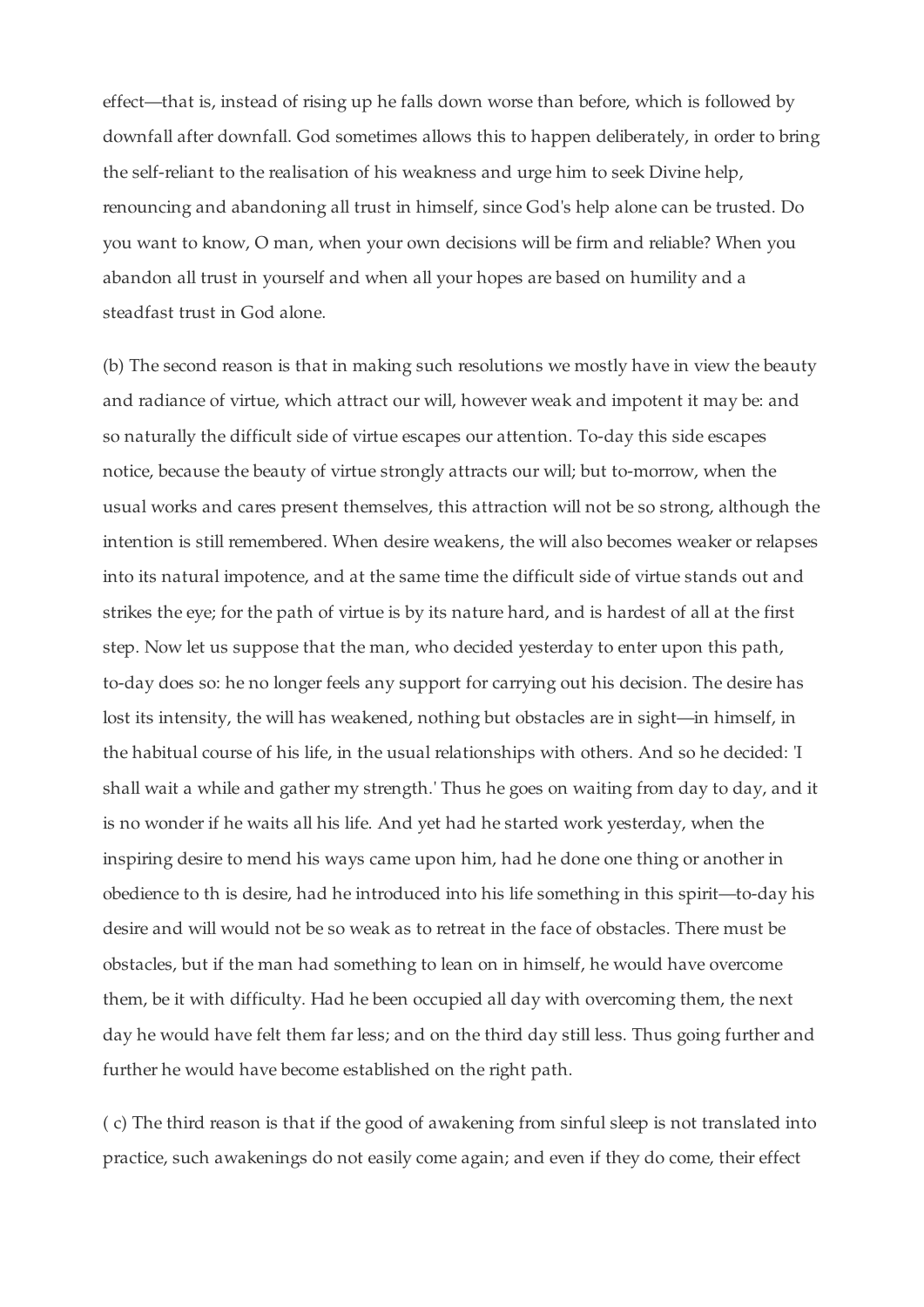on the will is less strong than the first time. The will is no longer as quick in inclining towards following them and so, even if the resolve to do so is there, it is weak and lacks energy. Consequently, if a man was able to put off till to-morrow obedience to a stronger impulse and then lost it altogether, how much more easily will he do this a second time, and still more easily the third. And so it goes on: the more often obedience to good impulses is put off, the weaker their effect. After a time thy lose their effect altogether, come and go without leaving a trace, and finally cease to come at all. The man surrenders himself to his downfall: his heart hardens and he begins to feel an aversion from good impulses. Thus delay becomes a straight road to final perdition.

I shall add also that delays occur not only when an inner impulse is felt to exchange one's bad life for a better, but also when a man already leads a good life. For instance, when an opportunity presents itself to do good and a man puts it off till to-morrow or till some other indefinite time. All that was said about the first form of delay applies to this second one, and it may lead to the same consequences. Know that if someone misses a chance to do good, he not only deprives himself of the fruit of the good he might have done, but also offends God. God sends him a man in need, and he says: 'Go away, later!' Although he says this to a man, it is the same as saying it to God, Who has sent him. God will find him another benefactor; but the man who refused will have to answer.

----St. Theophan the Recluse and St. Nikodemos of the Holy Mountain, ch 31, Unseen Warfare (SVS Press, 1987/2000), pp. 161-164

#### Posted by Clifton at 06:35 AM | TrackBack

#### March 20, 2006

#### Unseen Warfare on Peace of Heart and Combatting Agitation of Heart

Just as it is a pressing duty of every Christian when he loses his peace of heart to do all he can to restore it, so is it no less obligatory for him to allow no accidental happenings of life to disturb this peace; I mean illness, wounds, death of relatives, wars, fires, sudden joys, fears and sorrows, memories of former sins and errors, in a word everything which usually troubles and agitates the heart. It is indispensable in such cases not to allow oneself to feel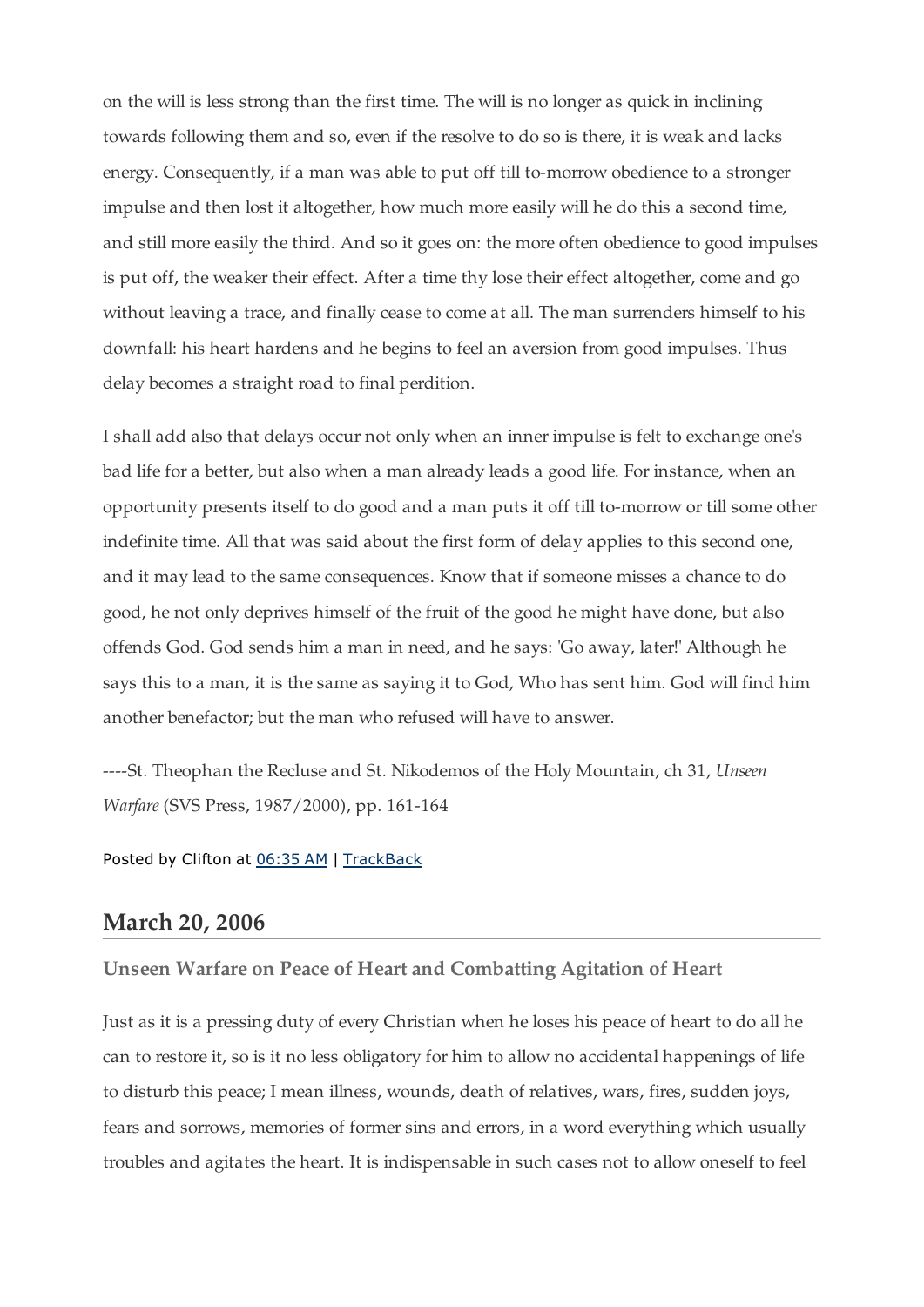worry and agitation, for, having succumbed to them, a man loses self-possession and the capacity to understand events clearly and see the right way to act, each of which gives the enemy the possibility to agitate a man still more and push him to take some step, that is difficult or quite impossible to remedy.

I do not mean to say you must not admit sorrow, for this is not in our power. What I mean is—do not let sorrow take possession of your heart and agitate it; keep it outside the bounds of your heart and hasten to soften and restrain it, so that it may not prevent you from reasoning soundly and acting rightly. With God's help this is in our power, if religious and moral feelings and dispositions are strong in us.

Each affliction has its own peculiarities and each requires its own remedies; but I speak now about them in general, having in view their common quality—to trouble and agitate the soul, and having in mind a general remedy against them. This remedy is faith in the good Providence, which arranges the course of our life with all its accidental happenings, for the good of each of us, and a serene compliance with God's will, expressed in our attitude, in accordance with which we call from the bottom of our heart: Let God's will be done! As the Lord wills, so let it be, and be for our good.

This good is realised and felt differently by different people. One realises: this goodness of God's leads me to repentance; another feels: it is because of my sins that the Lord has sent me this trial to purify me of them; I am bearing God's penance; a third thinks: the Lord is testing me, whether I serve Him sincerely. Those who look from outside at a man subjected to afflictions may think the fourth: this is sent him, that the works of God may be revealed in him. But such a verdict can be in place only when affliction is ended, and when God's help is evident in the soul of the afflicted man. Only the first three feelings should have place. No matter which of them enters the heart, each has the virtue and strength to still the rising storm of sorrow and establish peace and good cheer in the heart.

And here is a general means for making peace in the heart, when some affliction tries to disturb it: with all your strength make firm your faith in the goodness of God's Providence towards you and revive in your soul a devoted submission to God's will; then introduce into the heart reflections mentioned above and urge it to feel that the affliction you suffer at this